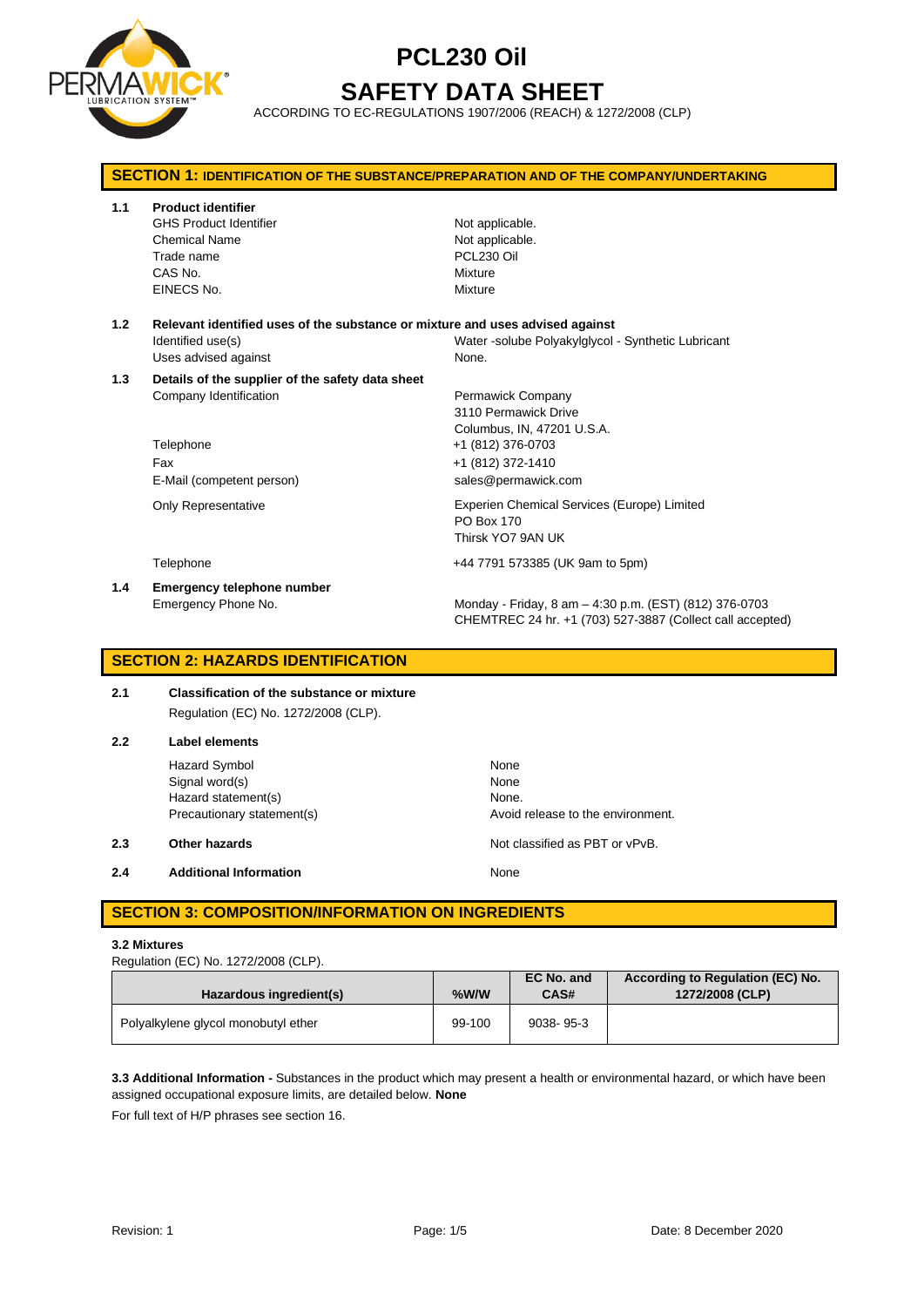

## **PCL230 Oil**

## **SECTION 4: FIRST AID MEASURES**



| 4.1 | Description of first aid measures                                             |                                                                                            |  |  |
|-----|-------------------------------------------------------------------------------|--------------------------------------------------------------------------------------------|--|--|
|     | Inhalation                                                                    | Unlikely to be required but if necessary treat symptomatically.                            |  |  |
|     | <b>Skin Contact</b>                                                           | Wash affected skin with soap and water.                                                    |  |  |
|     | Eye Contact                                                                   | Eyes should be washed with plenty of water. If symptoms occur<br>obtain medical attention. |  |  |
|     | Ingestion                                                                     | Unlikely to be required but if necessary treat symptomatically.                            |  |  |
| 4.2 | Most important symptoms and effects, both<br>acute and delayed                | None                                                                                       |  |  |
| 4.3 | Indication of the immediate medical attention<br>and special treatment needed | None                                                                                       |  |  |
|     |                                                                               |                                                                                            |  |  |

## **SECTION 5: FIRE-FIGHTING MEASURES**

**5.1 Extinguishing media** -Suitable Extinguishing Media Extinguish with waterspray, dry chemical, sand or carbon dioxide. -Unsuitable Extinguishing Media None anticipated. **5.2 Special hazards arising from the substance or mixture**

This product may give rise to hazardous fumes in a fire.

**5.3 Advice for fire-fighters A self** contained breathing apparatus and suitable protective clothing should be worn in fire conditions.

## **SECTION 6: ACCIDENTAL RELEASE MEASURES**

| 6.1 | Personal precautions, protective equipment<br>and emergency procedures | Avoid skin contact. Avoid contact with eyes.                                                                                                       |
|-----|------------------------------------------------------------------------|----------------------------------------------------------------------------------------------------------------------------------------------------|
| 6.2 | <b>Environmental precautions</b>                                       | Use appropriate container to avoid environmental contamination.                                                                                    |
| 6.3 | Methods and material for containment and<br>cleaning up                | Contain and cover spilled substance with dry sand or earth or<br>other suitable dry material. Transfer to a container for disposal or<br>recovery. |
| 6.4 | Reference to other sections                                            | None                                                                                                                                               |
| 6.5 | <b>Additional Information</b>                                          | None.                                                                                                                                              |

## **SECTION 7: HANDLING AND STORAGE**

**7.1 Precautions for safe handling Avoid skin contact. Avoid contact with eyes. 7.2 Conditions for safe storage, including any incompatibilities** -Storage Temperature **Store at room temperature.** 

-Incompatible materials **Strong oxidising agents**.

**7.3 Specific end use(s)** Synthetic Lubricant

## **SECTION 8: EXPOSURE CONTROLS/PERSONAL PROTECTION**

- **8.1 Control parameters**
- **8.1.1 Occupational Exposure Limits**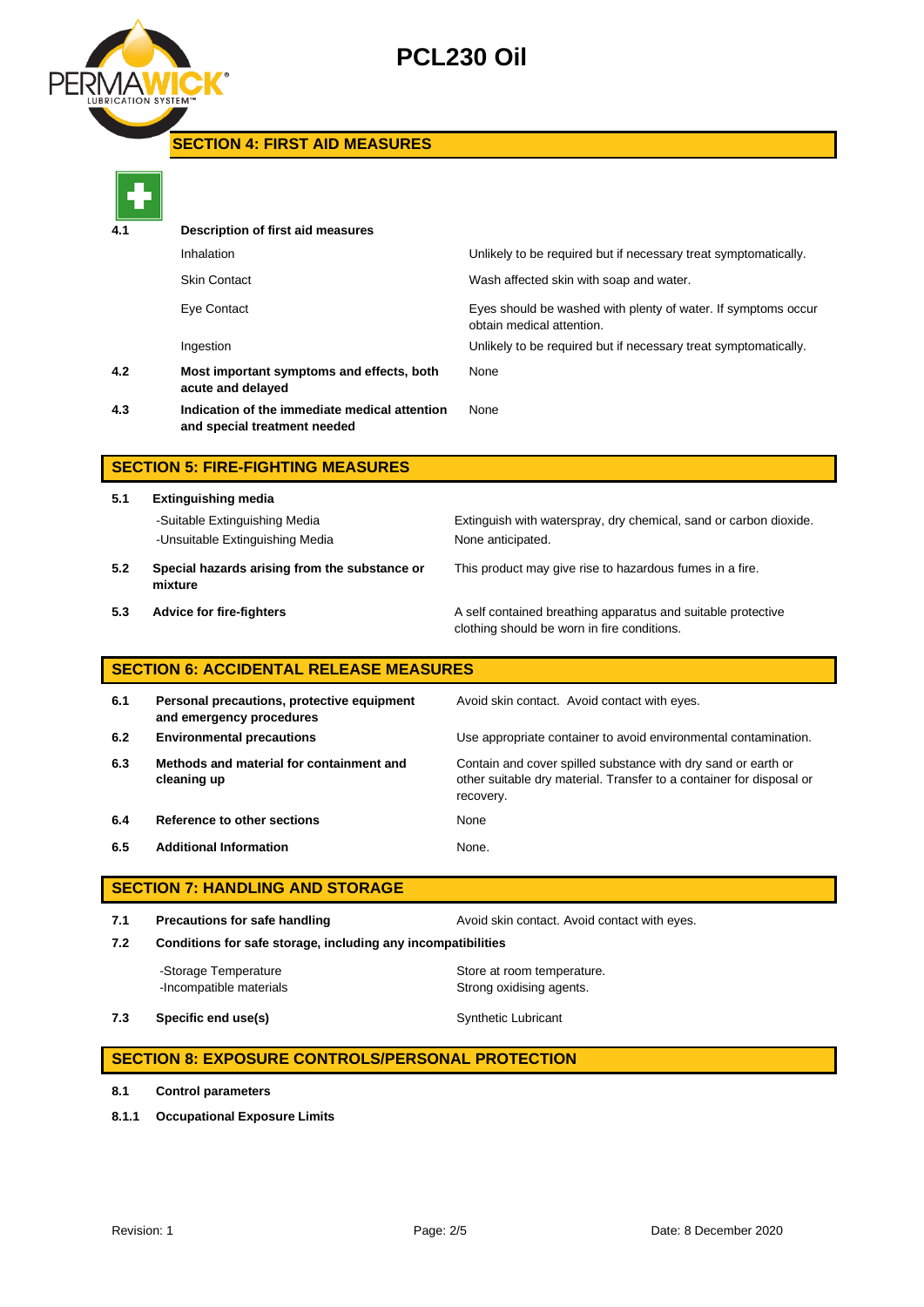| Page: 3/ |  |
|----------|--|
|          |  |

#### Revision: 1 **Page: 3/5** Page: 3/5 Date: 8 December 2020

|       | Thermal hazards                                       | Not normally required. |
|-------|-------------------------------------------------------|------------------------|
| 8.2.3 | <b>Environmental Exposure Controls</b>                | Not normally required. |
|       | <b>SECTION 9: PHYSICAL AND CHEMICAL PROPERTIES</b>    |                        |
| 9.1   | Information on basic physical and chemical properties |                        |
|       | Appearance                                            | Liquid                 |
|       | Colour                                                | Transparent / Straw    |
|       | Odour                                                 | Slight ester type odor |
|       | Odour Threshold (ppm)                                 | Not available          |
|       | pH (Value)                                            | Not available          |
|       | Melting Point (°C) / Freezing Point (°C)              | Not available          |
|       | Boiling point/boiling range (°C):                     | Not determined.        |
|       | Flash Point (°C)                                      | 177 [Closed cup]       |
|       | Evaporation rate                                      | Not available          |
|       | Flammability (solid, gas)                             | Not available          |
|       | Explosive limit ranges.                               | Not available          |
|       | Vapour Pressure (mm Hg)                               | Not available          |
|       | Vapour Density (Air=1)                                | Not available          |
|       | Density (g/ml)                                        | 1.03                   |
|       | Solubility (Water)                                    | Not soluble            |
|       | Solubility (Other)                                    | Not available          |
|       | Partition Coefficient (n-Octanol/water)               | Not available          |
|       | Auto Ignition Temperature (°C)                        | Not self igniting      |
|       | Decomposition Temperature (°C)                        | Not available          |
|       | Viscosity (mPa.s) (40°C)                              | 52                     |
|       | <b>Explosive properties</b>                           | Not explosive.         |
|       | Oxidising properties                                  | Not oxidising.         |
| 9.2   | Other information                                     | Not available.         |

| Limit value type<br>(country of origin)<br>None known |                                                           | <b>SUBSTANCE.</b>                        | <b>CAS No.</b><br>----- | <b>Biological limit value</b> | Note: |
|-------------------------------------------------------|-----------------------------------------------------------|------------------------------------------|-------------------------|-------------------------------|-------|
| 8.1.2<br>8.2                                          | Recommended monitoring method<br><b>Exposure controls</b> |                                          |                         | Not available                 |       |
| 8.2.1                                                 | Appropriate engineering controls                          |                                          |                         | Not normally required.        |       |
| 8.2.2                                                 | Personal protection equipment<br>Eye/face protection      |                                          |                         | Safety spectacles.            |       |
|                                                       |                                                           | Skin protection (Hand protection/ Other) |                         | Not normally required.        |       |
|                                                       | Respiratory protection                                    |                                          |                         | Not normally required.        |       |
|                                                       |                                                           |                                          |                         |                               |       |

**LTEL (8 hr TWA ppm)**



**SUBSTANCE. CAS No.**

**PCL230 Oil**

None known ----- ----- ----- ----- ----- -----

**LTEL (8 hr TWA mg/m³)** **STEL (ppm)** **STEL** 

**(mg/m³) Note:**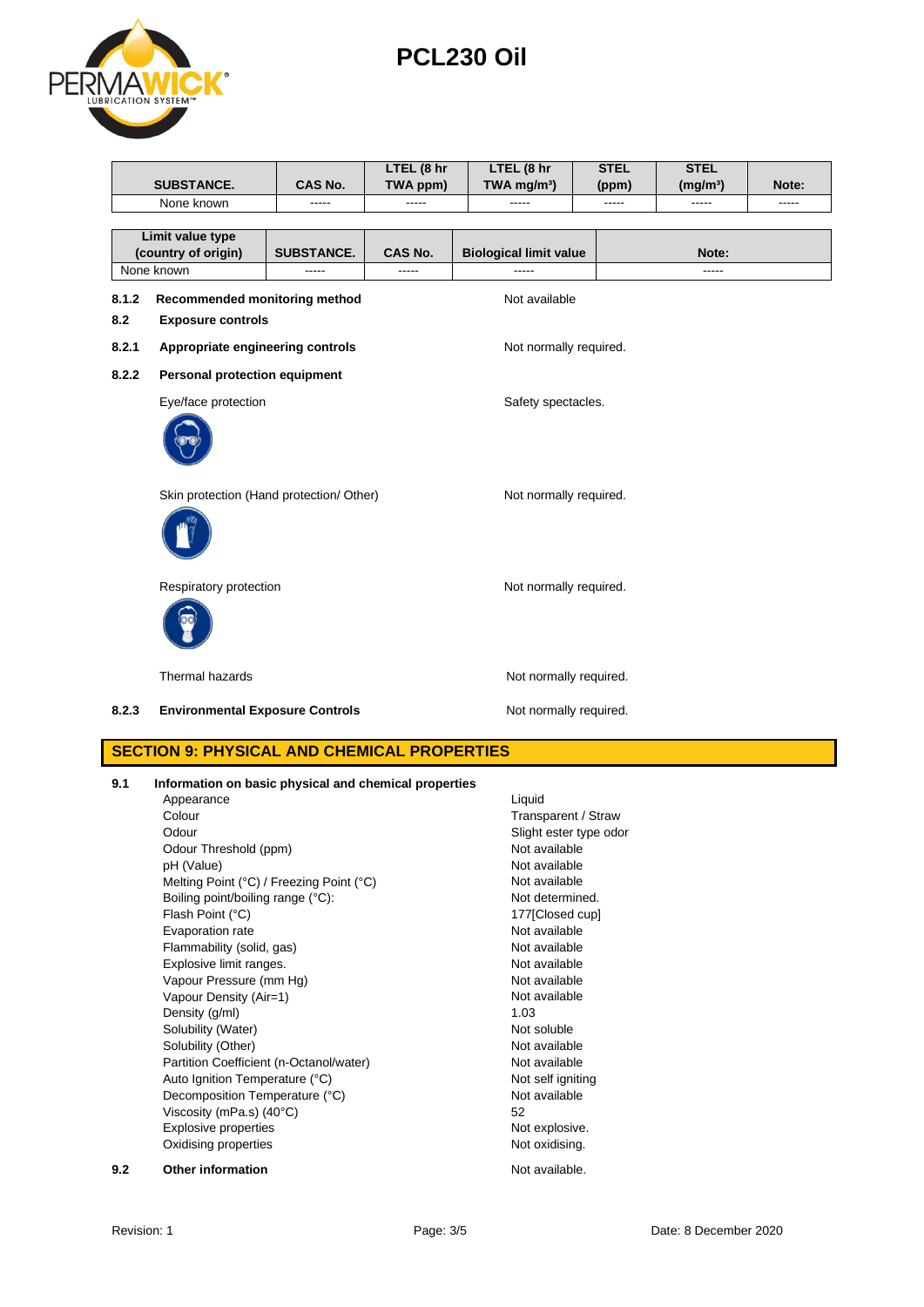## **PCL230 Oil**

### **SECTION 10: STABILITY AND REACTIVITY**

- **10.1 Reactivity 10.1 Reactivity 10.1 Reactivity Stable under normal conditions.**
- **10.2 Chemical stability** Stable
- **10.3 Possibility of hazardous reactions** None anticipated.
- **10.4 Conditions to avoid** None
- **10.5 Incompatible materials** Oxidizers
- **10.6 Hazardous Decomposition Product(s)** Carbon monoxide, Carbon dioxide

#### **SECTION 11: TOXICOLOGICAL INFORMATION**

- **11.1 Information on toxicological effects**
- **11.1.1 Substances**
	- Not applicable
- **11.1.2 Mixtures - By analogy with similar materials:** Acute toxicity **Acute in the Contract Acute of the Contract Oral:** >5000 mg/kg

Skin corrosion/irritation extended to the Unlikely to cause skin irritation. Serious eye damage/irritation **Exercise 20** Unlikely to cause eye irritation. Respiratory or skin sensitization Not to be expected. Germ cell mutagenicity **Not to be expected.** Carcinogenicity **Not to be expected.** Reproductive toxicity Not to be expected. STOT - single exposure Not to be expected. STOT - repeated exposure Not to be expected. Aspiration hazard Not to be expected.

**11.2** Other information None known.

Dermal: >5000 mg/kg

# **SECTION 12: ECOLOGICAL INFORMATION**

**12.1 Toxicity 12.1 Toxicity 12.1 Toxicity Mixture is not toxic to aquatic organisms Substances in preparations / mixtures**

**12.2 Persistence and degradability** There is evidence of degredation in soil and water. **12.3 Bioaccumulative potential** The substance has low potential for bioaccumulation. **12.4 Mobility in soil** The product has low mobility in soil. **12.5 Results of PBT and vPvB assessment** Not classified as PBT or vPvB. **12.6** Other adverse effects None known.

> **Sea transport (IMDG)**

#### **SECTION 13: DISPOSAL CONSIDERATIONS**

**13.1 Waste treatment methods Disposal should be in accordance with local, state or national** legislation.Consult an accredited waste disposal contractor or the local authority for advice.

**13.2 Additional Information None known. None known.** 

#### **SECTION 14: TRANSPORT INFORMATION**

**UN number Proper Shipping Name Not classified as dangerous for transport. Transport hazard class(es) Packing group Environmental hazards Special precautions for user**

**Land transport (ADR/RID)**

**Transport in bulk according to Annex II of MARPOL73/78 and the IBC Code:** Not applicable



**Air transport (ICAO/IATA)**